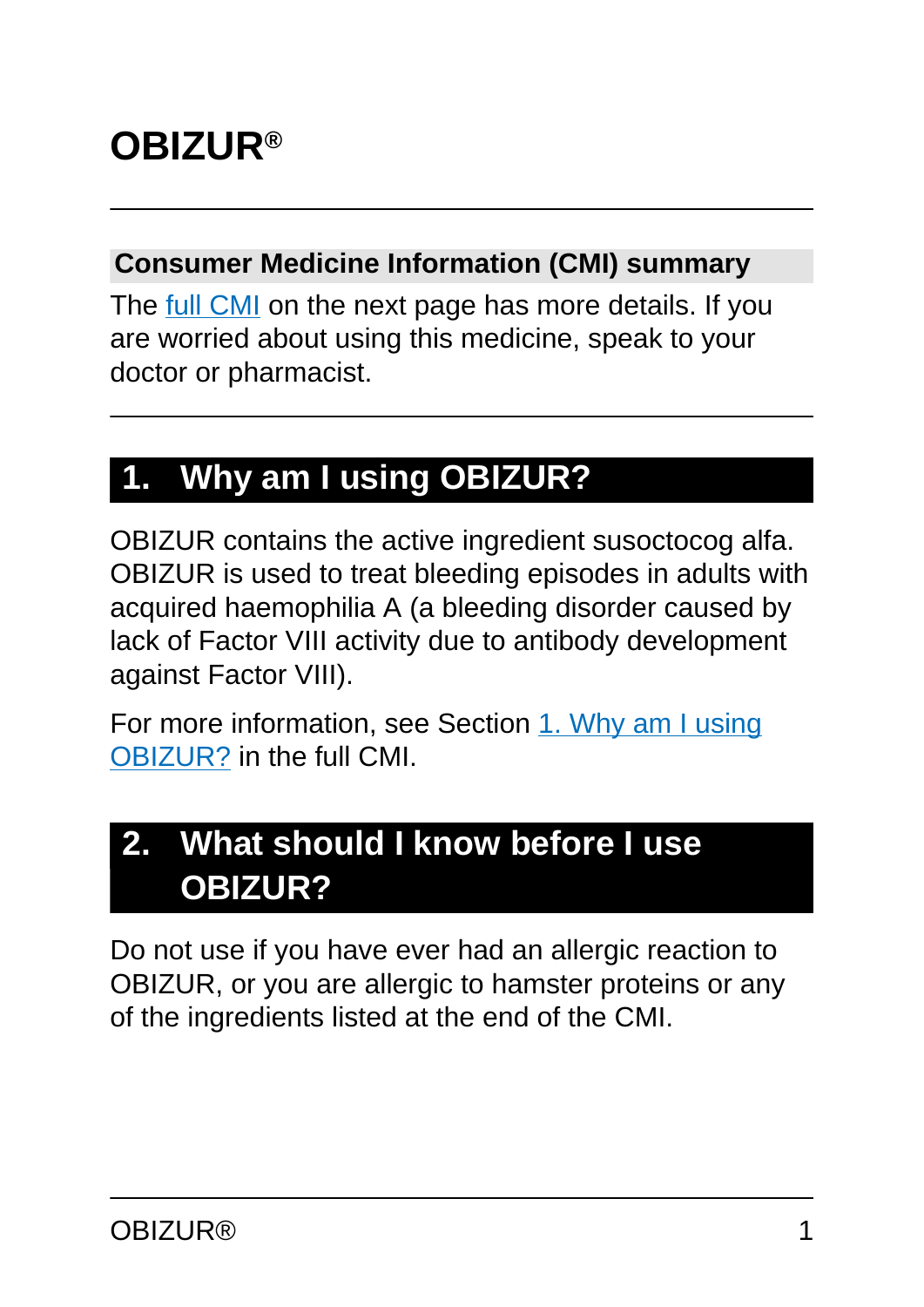**Talk to your doctor if you have any other medical conditions, take any other medicines, or are pregnant or plan to become pregnant or are breastfeeding.**

For more information, see Section [2. What should I know](#page-5-0) [before I use OBIZUR](#page-5-0)? in the full CMI.

# **3. What if I am taking other medicines?**

There are no known interactions of OBIZUR with other medicines.

For more information, see Section [3. What if I am taking](#page-6-0) [other medicines?](#page-6-0) in the full CMI.

# **4. How will I be given OBIZUR?**

- OBIZUR injection will be prepared and administered by a qualified healthcare professional who is experienced in the care of patients with haemophilia.
- Your doctor will calculate your dose of OBIZUR depending on your condition and body weight.
- OBIZUR is given slowly by injection directly into your vein.
- The frequency of infusions you receive, and the duration of treatment, will depend on how well OBIZUR is working for you.

More instructions can be found in Section [4. How do I](#page-7-0) [use OBIZUR?](#page-7-0) in the full CMI.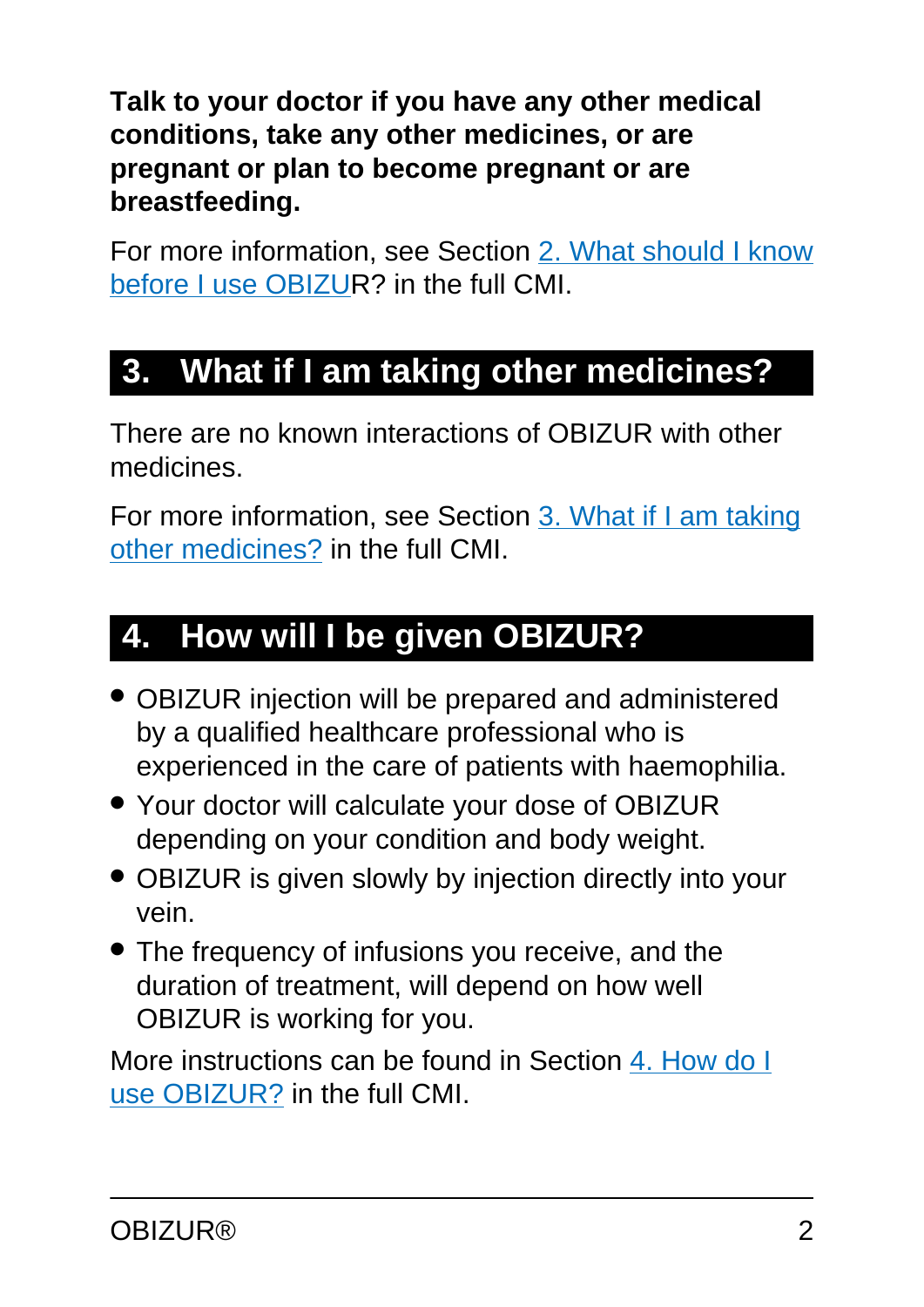# **5. What should I know while using OBIZUR?**

| Things you should do                | Tell your doctor or<br>healthcare professional<br>straight away if you<br>notice:<br>any sudden signs and<br>symptoms of a severe<br>allergic response, e.g.<br>shortness of breath,<br>wheezing, difficulty<br>breathing; chest pain<br>or discomfort; light<br>headedness, dizziness<br>or fainting; puffiness or<br>swelling of your face, |
|-------------------------------------|-----------------------------------------------------------------------------------------------------------------------------------------------------------------------------------------------------------------------------------------------------------------------------------------------------------------------------------------------|
|                                     | lips, or any other parts of<br>the body; rash, itching or<br>hives on the skin.<br>your bleeding is not                                                                                                                                                                                                                                       |
|                                     | controlled or worsens.                                                                                                                                                                                                                                                                                                                        |
| <b>Driving or using</b><br>machines | <b>OBIZUR</b> is not expected<br>to have an influence on<br>your ability to drive or<br>use machines.                                                                                                                                                                                                                                         |
| Looking after your<br>medicine      | <b>OBIZUR</b> is to be stored<br>at $2^{\circ}$ C to $8^{\circ}$ C in the<br>refrigerator. Do not<br>freeze.                                                                                                                                                                                                                                  |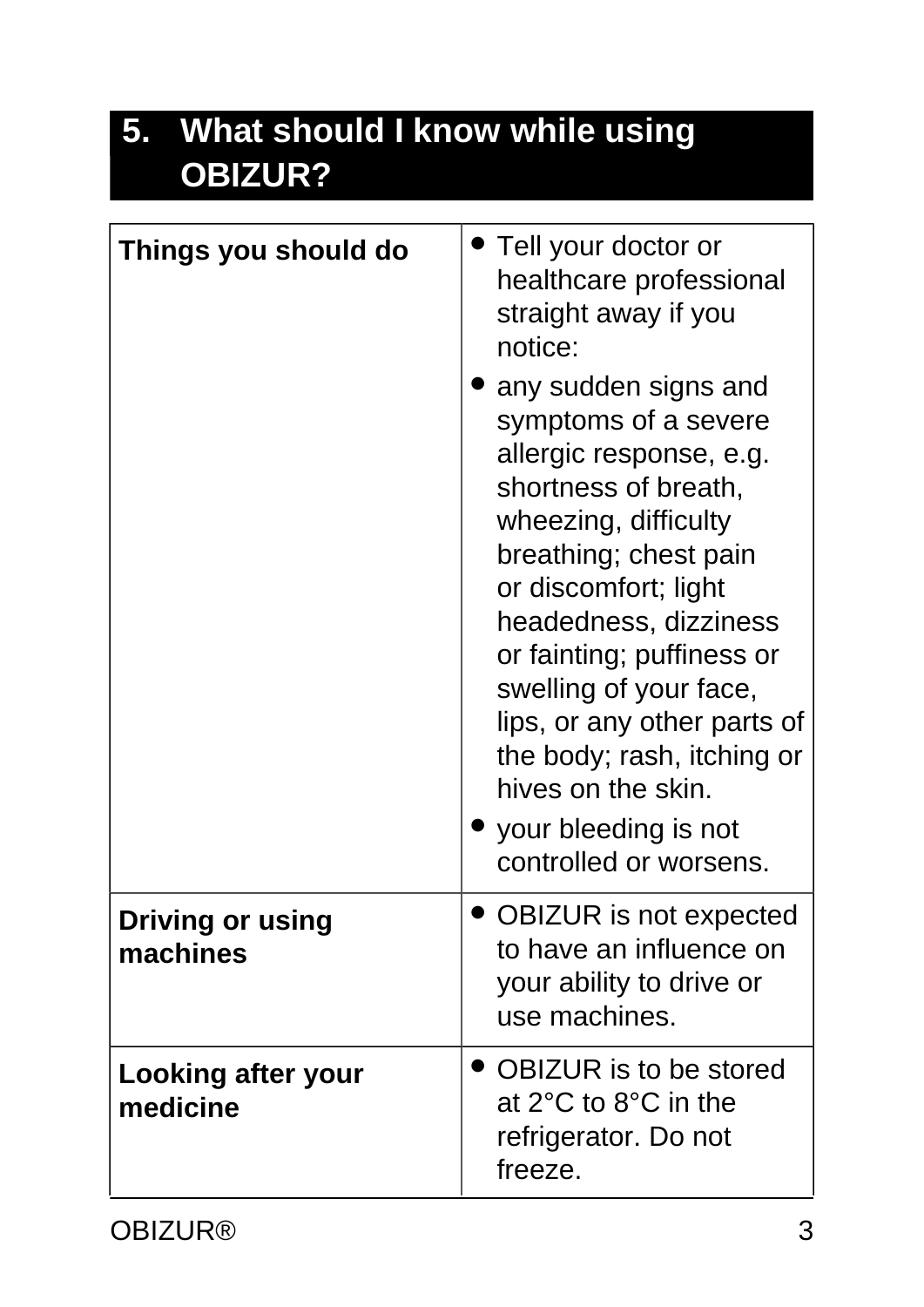| • The staff at the hospital<br>and/or Haemophilia<br><b>Treatment Centre will</b><br>be responsible for<br>the correct storage of |
|-----------------------------------------------------------------------------------------------------------------------------------|
| <b>OBIZUR</b> before and                                                                                                          |
| during its use.                                                                                                                   |

For more information, see Section [5. What should I know](#page-9-0) [while using OBIZUR?](#page-9-0) in the full CMI.

# **6. Are there any side effects?**

Development of new antibodies and/or increases in pre-existing inhibitory antibodies against the medicine may occur, and this may result in lack of efficacy with continued bleeding.

For more information, including what to do if you have any side effects, see Section [6. Are there any side](#page-10-0) [effects?](#page-10-0) in the full CMI.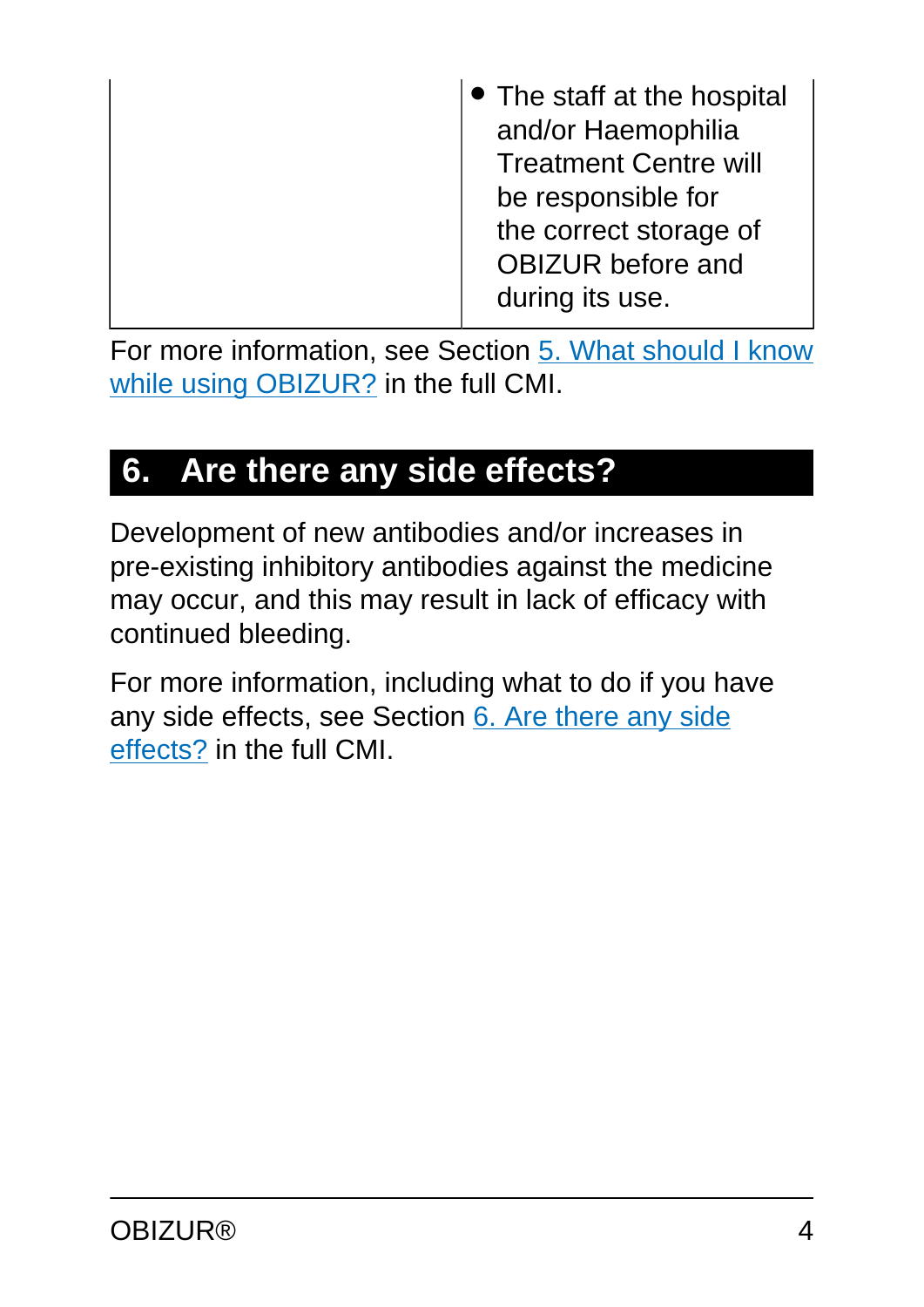# <span id="page-4-0"></span>**OBIZUR**

#### **Active ingredient(s):** susoctocog alfa

#### **Consumer Medicine Information (CMI)**

This leaflet provides important information about using OBIZUR. **You should also speak to your doctor or pharmacist if you would like further information or if you have any concerns or questions about using OBIZUR.**

**Where to find information in this leaflet:**

- [1. Why am I using OBIZUR?](#page-4-1)
- [2. What should I know before I use OBIZUR?](#page-5-0)
- [3. What if I am taking other medicines?](#page-6-0)
- [4. How do I use OBIZUR?](#page-7-0)
- [5. What should I know while using OBIZUR?](#page-9-0)
- [6. Are there any side effects?](#page-10-0)
- [7. Product details](#page-12-0)

# <span id="page-4-1"></span>**1. Why am I using OBIZUR?**

#### **OBIZUR contains the active ingredient susoctocog alfa.**

OBIZUR is a recombinant DNA derived, anti-haemophilic Factor VIII.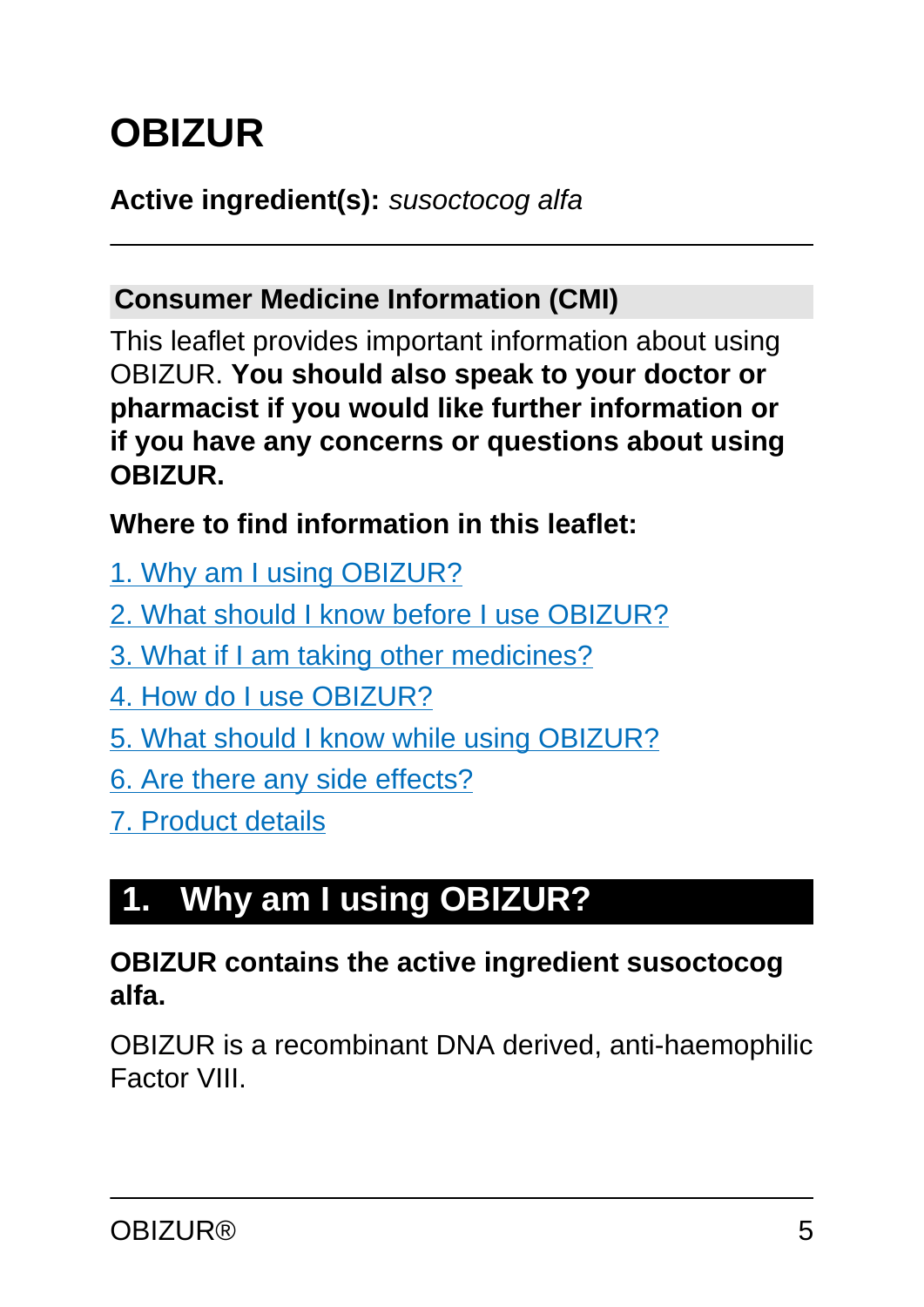#### **OBIZUR is used to treat bleeding episodes in adult patients with Acquired Haemophilia A (a bleeding disorder caused by lack of Factor VIII due to antibody development against Factor VIII).**

Factor VIII is necessary for the blood to form clots and stop bleedings. In patients with acquired haemophilia A, Factor VIII is not working properly because the patient has developed antibodies to the human body's Factor VIII which neutralise this blood clotting Factor and prevent blood from clotting.

OBIZUR works by temporarily replacing the missing Factor VIII activity so that blood can form clots at the site of bleeding.

# <span id="page-5-0"></span>**2. What should I know before I use OBIZUR?**

# **Warnings**

# **Do not use OBIZUR if:**

- you are allergic to susoctocog alfa, or any of the ingredients listed at the end of this leaflet.
- you are allergic to hamster proteins or if you have a known allergy to medicines of hamster origin.

Always check the ingredients to make sure you can use this medicine.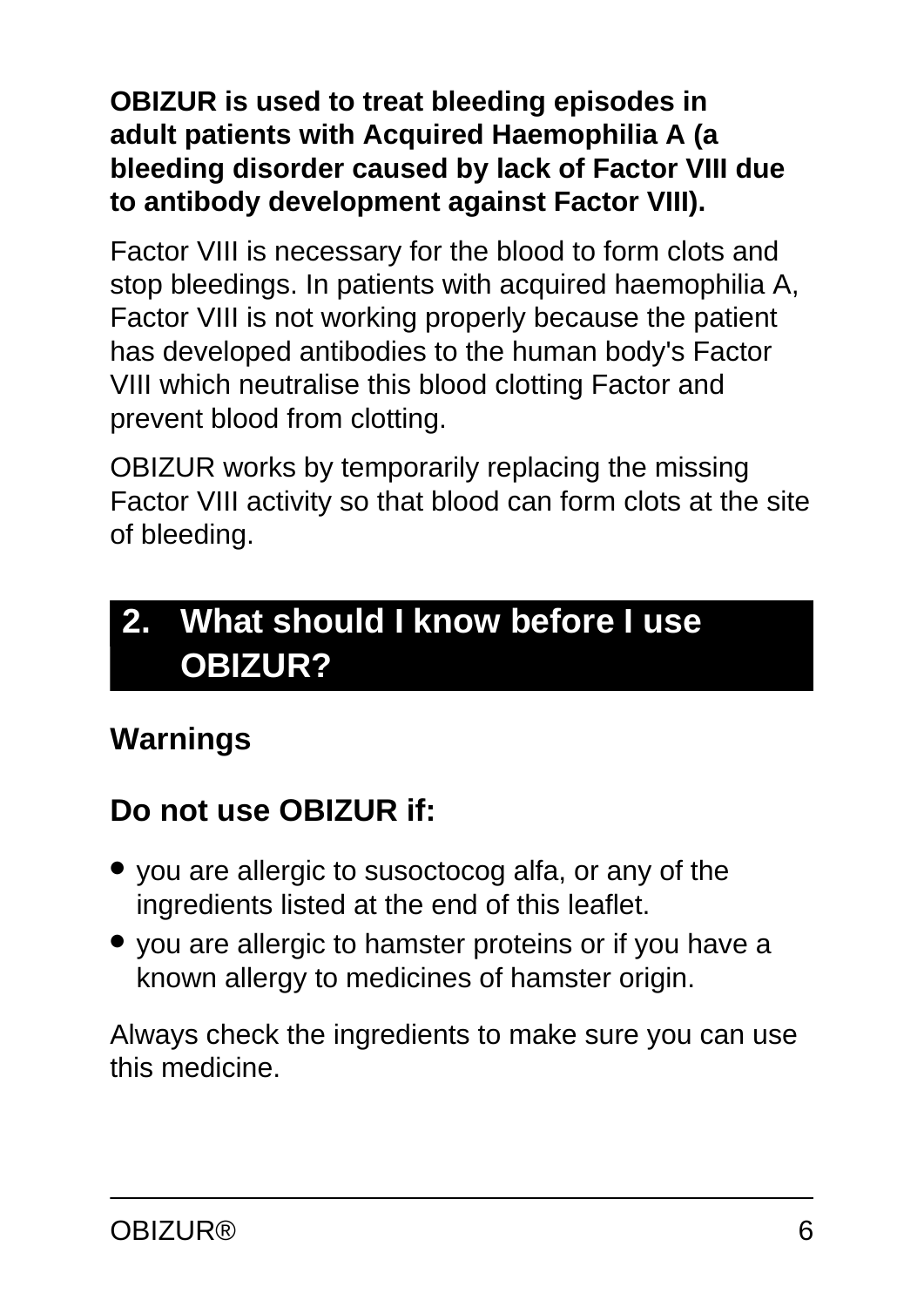## **Check with your doctor if you:**

- have or have had any other medical conditions especially heart problems.
- have had a history of blood clots or are at risk of developing blood clots.
- are on a controlled sodium diet.

During treatment, you may be at risk of developing certain side effects. It is important you understand these risks and how to monitor for them. See additional information under Section [6. Are there any side effects](#page-10-0)?

# **Pregnancy and breastfeeding**

Check with your doctor if you are pregnant or intend to become pregnant. It is not known if OBIZUR may harm your unborn baby.

Talk to your doctor if you are breastfeeding or intend to breastfeed. It is not known if OBIZUR passes into your milk and if it can harm your baby.

# <span id="page-6-0"></span>**3. What if I am taking other medicines?**

Tell your doctor or pharmacist if you are taking any other medicines, including any medicines, vitamins or supplements that you buy without a prescription from your pharmacy, supermarket or health food shop.

**Some medicines may interfere with each other and affect how they work.**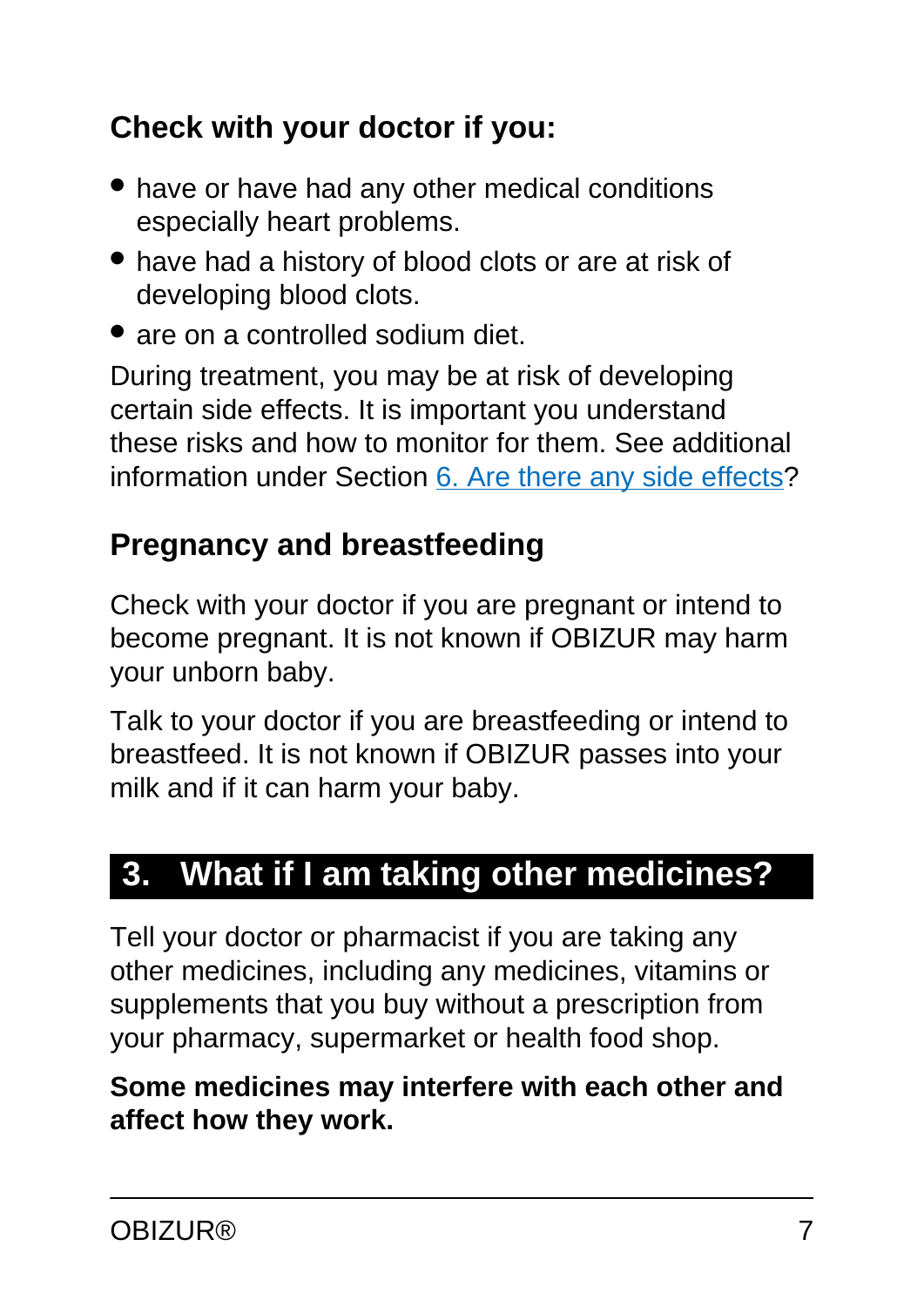There are no known interactions of OBIZUR with other medicines.

**Check with your doctor or pharmacist if you are not sure about what medicines, vitamins or supplements you are taking and if these affect OBIZUR.**

# <span id="page-7-0"></span>**4. How will I be given OBIZUR?**

OBIZUR will be given to you in a hospital or Haemophilia Treatment Centre and under the care of your doctor who is experienced in the care of patients with haemophilia.

# **How much you will be given**

- Your doctor will calculate your dose of OBIZUR depending on your condition and body weight.
- The frequency of infusions you receive, and the duration of treatment will depend on how well OBIZUR is working for you.
- The recommended first dose is 200 Units (U) per kilogram bodyweight. Your doctor will measure your Factor VIII activity regularly to see how well you are responding to OBIZUR and decide on how much OBIZUR to give you on your next dose. Your doctor will adjust the dose and duration of OBIZUR until your bleeding stopped.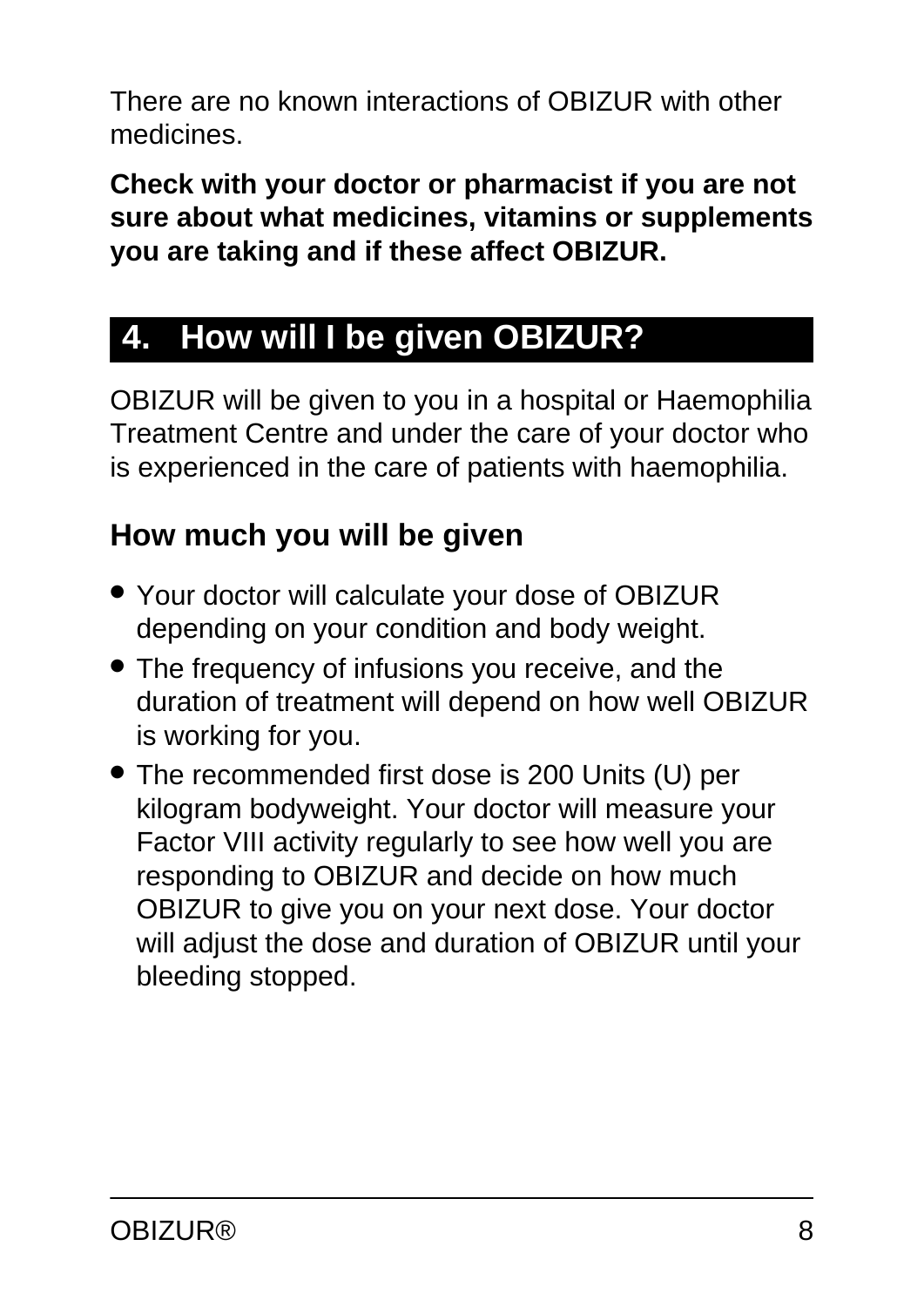# **How is OBIZUR given**

- OBIZUR is given slowly by injection and your doctor or a qualified healthcare professional will inject OBIZUR directly into your vein.
- Before you receive your OBIZUR injection, your doctor or a qualified healthcare professional will mix the vial of OBIZUR powder with the water for injections, which is included in the pack, to form a clear solution.

## **If you forget to use OBIZUR**

As OBIZUR is given to you by your doctor or a qualified healthcare professional, it is unlikely that you will have a missed dose.

### **If you use too much OBIZUR**

As your dose is calculated by your doctor based on your condition and body weight, it is unlikely that you will be given too much OBIZUR.

However, if you think that you have used too much OBIZUR, you may need urgent medical attention.

#### **You should immediately:**

- phone the Poisons Information Centre (**by calling 13 11 26**), or
- contact your doctor, or
- go to the Emergency Department at your nearest hospital.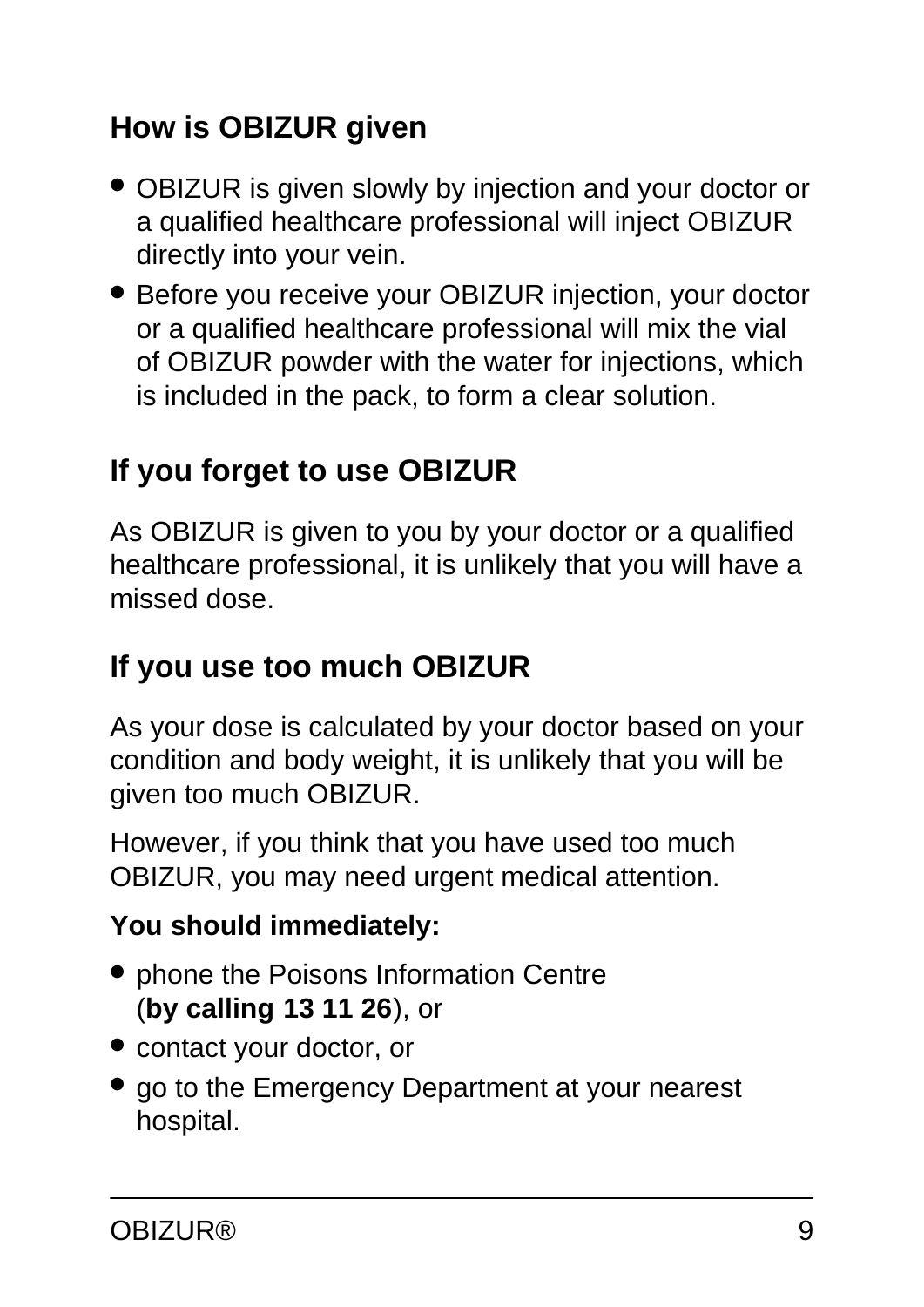**You should do this even if there are no signs of discomfort or poisoning.**

# <span id="page-9-0"></span>**5. What should I know while using OBIZUR?**

## **Things you should do**

You will have your blood tested before and after your first OBIZUR injection, and also regularly in between injections. This is so that your doctor and/or healthcare professional can monitor your blood level of Factor VIII to see how well OBIZUR is working for you. You will also have your bloods taken to check if you have developed any inhibitory antibodies to OBIZUR.

## **Tell your doctor and/or healthcare professional straight away if you notice:**

- any sudden signs and symptoms of a severe allergic response, e.g.
	- o shortness of breath, wheezing, difficulty breathing,
	- o chest pain or discomfort
	- o light headedness, dizziness, fainting
	- o puffiness or swelling of your face, lips, tongue, or any parts of your body
	- o rashes, itchiness, or hives on your skin.
- your bleeding is not controlled or worsens.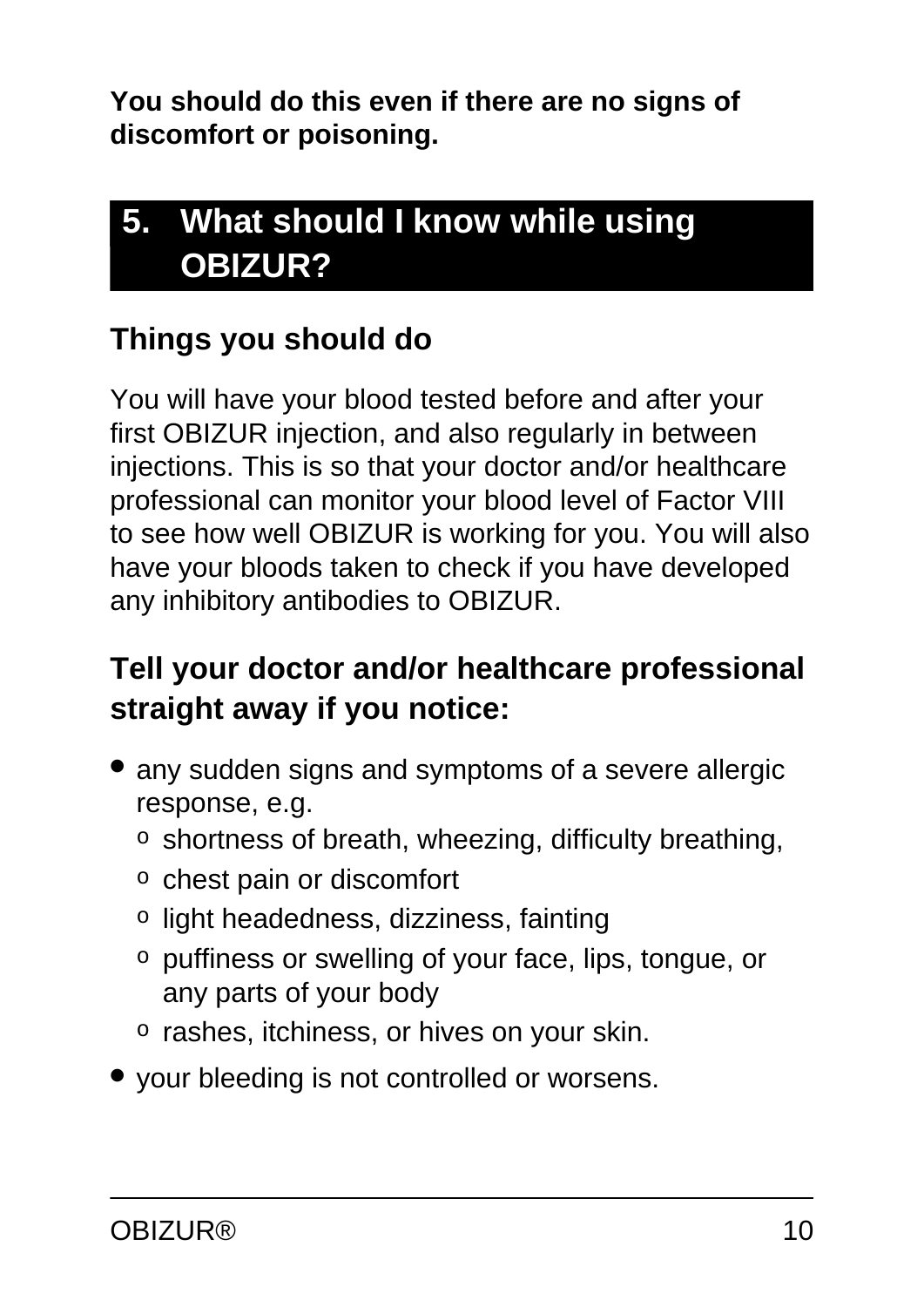## **Things you should not do**

● Do not stop receiving OBIZUR because you are feeling better, unless advised by your doctor or healthcare professional.

### **Driving or using machines**

#### **Be careful before you drive or use any machines or tools until you know how OBIZUR affects you.**

OBIZUR is not expected to have an influence on your ability to drive and use machines.

### **Looking after your medicine**

● Store at 2°C to 8°C in a refrigerator. Do not freeze.

The staff at the hospital and/or Haemophilia Treatment Centre will be responsible for the correct storage of OBIZUR before and during its use. They will also take care of discarding any unused solution after you have received your injection.

#### **Keep OBIZUR out of reach of children.**

## <span id="page-10-0"></span>**6. Are there any side effects?**

All medicines can have side effects. If you do experience any side effects, most of them are minor and temporary. However, some side effects may need medical attention.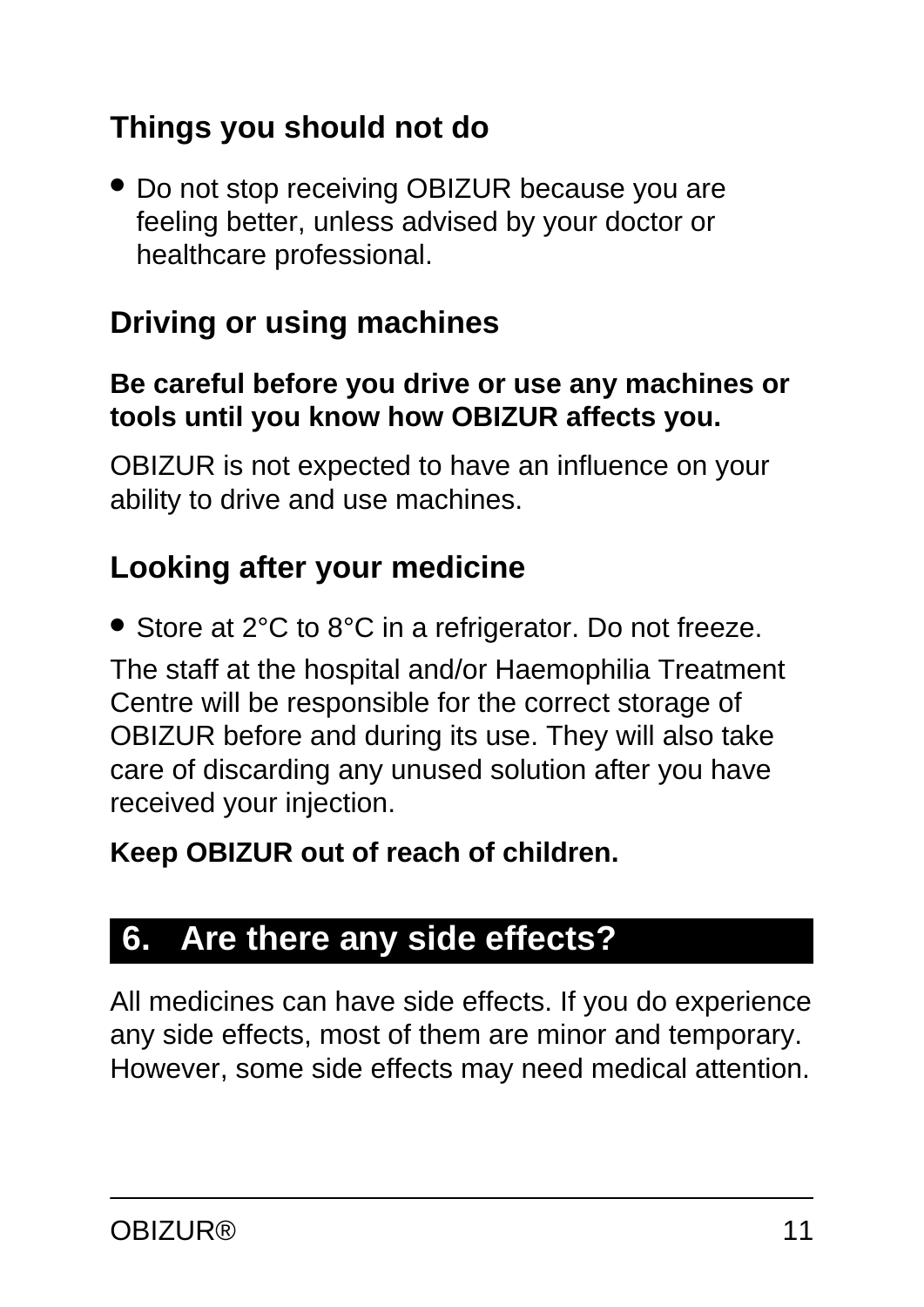See the information below and, if you need to, ask your doctor or pharmacist if you have any further questions about side effects.

#### **Less serious side effects**

| Less serious side effects   What to do                                                     |                                                                     |
|--------------------------------------------------------------------------------------------|---------------------------------------------------------------------|
| • Development of<br>antibodies against<br><b>OBIZUR</b> detected in<br>blood test results. | Your doctor will discuss<br>this with you and decide<br>what to do. |

#### **Serious side effects**

| Serious side effects                                                                                                                                                                | What to do                                                                                                                                                             |
|-------------------------------------------------------------------------------------------------------------------------------------------------------------------------------------|------------------------------------------------------------------------------------------------------------------------------------------------------------------------|
| Rapid increase in existing<br>inhibitory antibodies to<br>OBIZUR may develop,<br>which may result in lack<br>of efficacy with continued<br>bleeding. Signs and<br>symptoms include: | Call your doctor straight<br>away, or go straight<br>to the Emergency<br>Department at your<br>nearest hospital if you<br>notice any of these<br>serious side effects. |
| bruises<br>• bleeding of the mouth<br>and gums<br>blood in urine or stool<br>frequent and hard-to-<br>stop nosebleeds                                                               |                                                                                                                                                                        |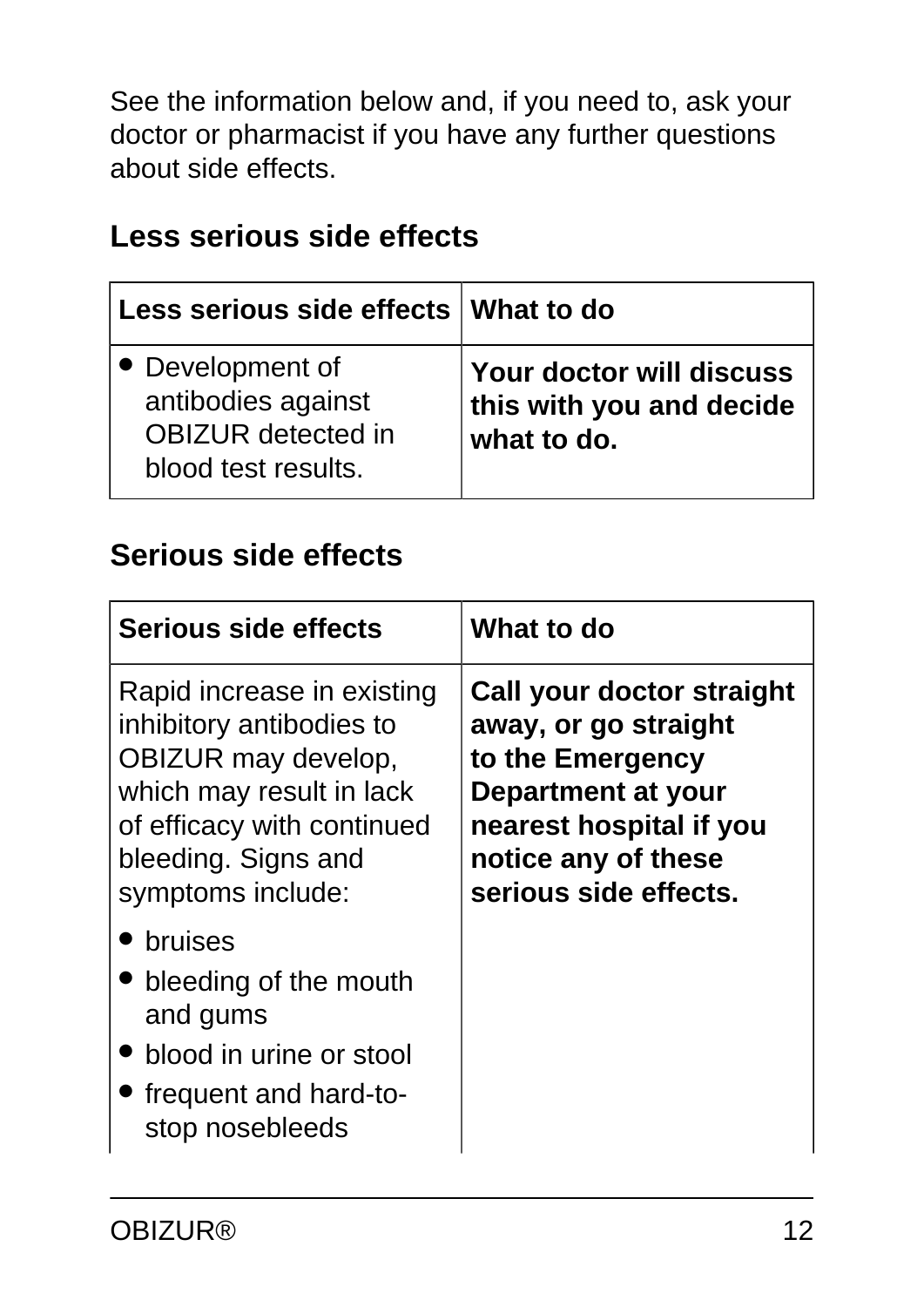| Serious side effects                                                                    | What to do |
|-----------------------------------------------------------------------------------------|------------|
| • swelling and pain or<br>tightness in the joints,<br>e.g. knees, elbows and<br>ankles. |            |

#### **Tell your doctor or pharmacist if you notice anything else that may be making you feel unwell.**

Other side effects not listed here may occur in some people.

#### **Reporting side effects**

After you have received medical advice for any side effects you experience, you can report side effects to the Therapeutic Goods Administration online at [www.tga.gov.au/reporting-problems.](http://www.tga.gov.au/reporting-problems) By reporting side effects, you can help provide more information on the safety of this medicine.

**Always make sure you speak to your doctor or pharmacist before you decide to stop taking any of your medicines.**

# <span id="page-12-0"></span>**7. Product details**

#### **What OBIZUR contains**

| <b>Active ingredient</b> | susoctocog alfa |
|--------------------------|-----------------|
| (main ingredient)        |                 |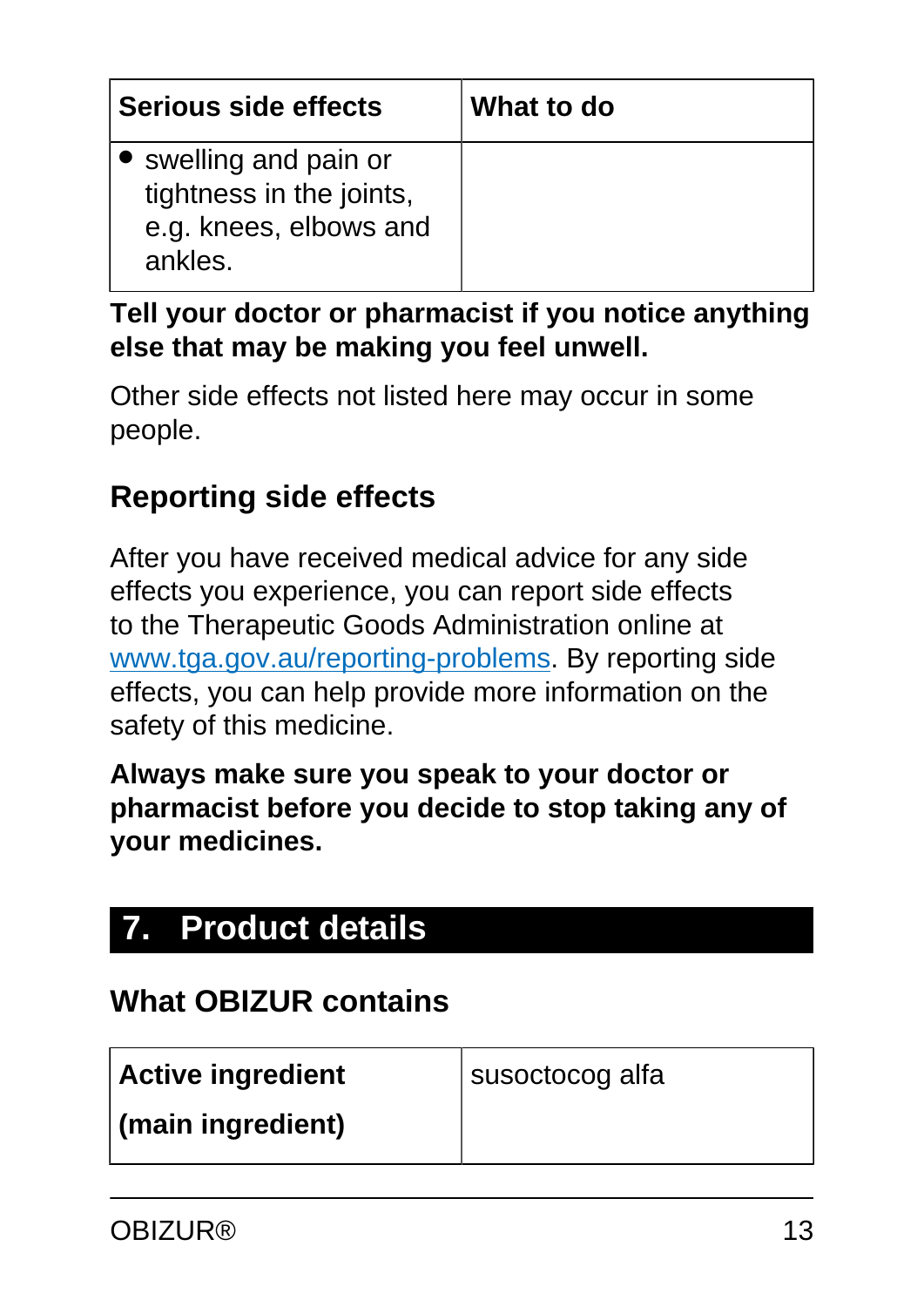| <b>Other ingredients</b>   | polysorbate 80                                                      |
|----------------------------|---------------------------------------------------------------------|
| (inactive ingredients)     | sodium chloride                                                     |
|                            | sucrose                                                             |
|                            | sodium citrate dihydrate                                            |
|                            | calcium chloride dihydrate                                          |
|                            | trometamol                                                          |
|                            | water for injections<br>(diluent)                                   |
| <b>Potential allergens</b> | <b>OBIZUR</b> does not<br>contain gluten, dyes or<br>preservatives. |

**Do not take this medicine if you are allergic to any of these ingredients.**

## **What OBIZUR looks like**

OBIZUR is supplied in a glass vial as a white powder, which requires mixing with the prefilled syringe of water for injections that is included in the pack. After the powder is fully mixed with the water for injections, a clear and colourless solution is formed.

OBIZUR is packed in cartons of 1, 5 and 10 singlepacks. Each single pack contains:

- 1 vial of OBIZUR powder for injection
- 1 prefilled syringe of water for injections
- 1 vial adapter (a fluid transfer device)